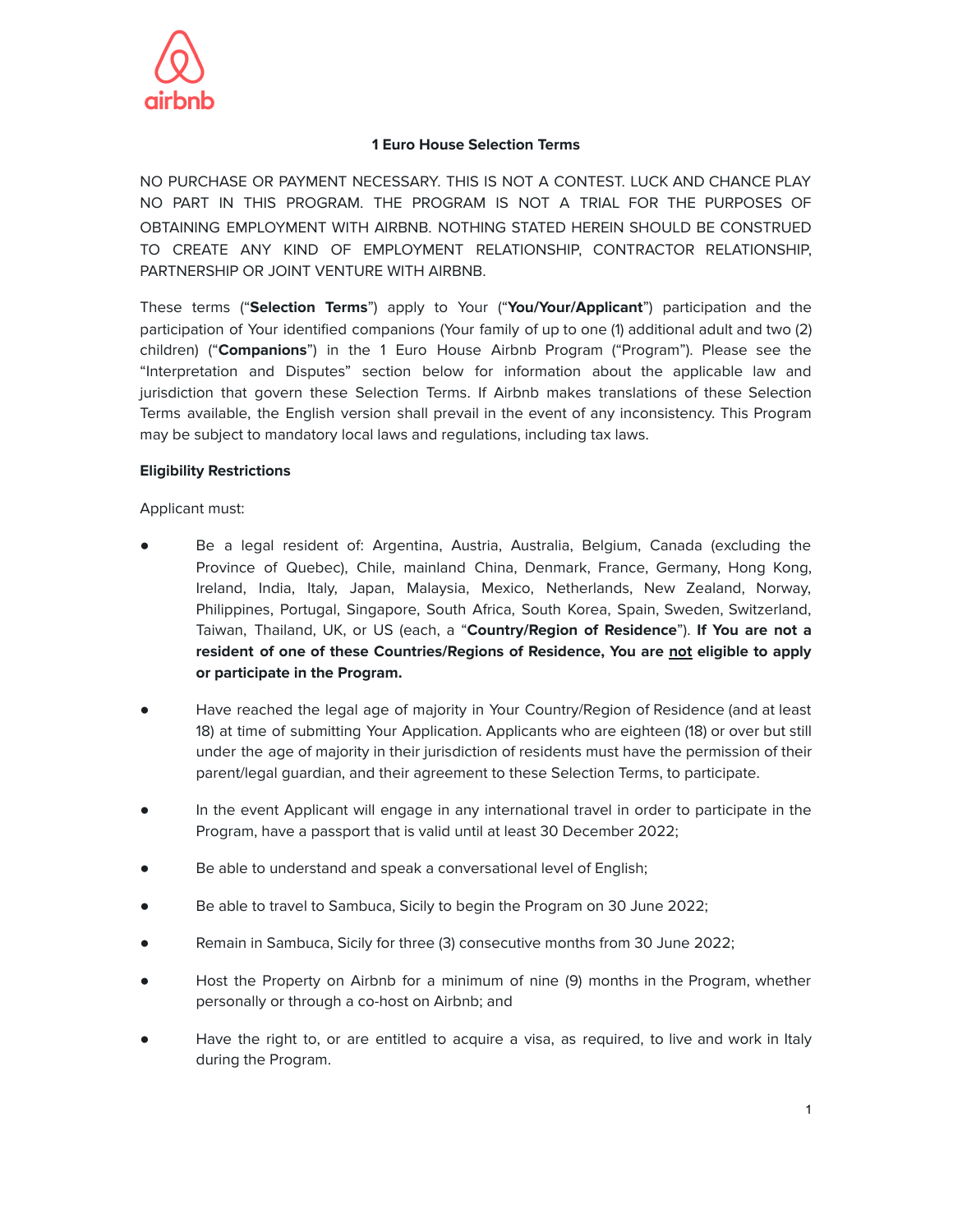

If selected to take part in the Program, Participant will need to sign a sub-concession agreement and certain documents relating to Your relationship with Airbnb, as well as providing proof of valid insurance coverage with a primary insurance company for the whole duration of the Program that covers international travel, Your stay in Sambuca, and any sickness or injuries while in Sambuca. Further details on these requirements are provided below.

The following are not eligible to participate: Airbnb's directors, officers, current employees, independent contractors, advertisers and agents, including those of subsidiaries or affiliates (collectively with Airbnb, "**Released Parties**"), and the members of their immediate families (including without limitation their spouse, partner, housemates, children, parents, siblings, grandparents, and grandchildren (regardless of where they reside) or households, whether or not related.

**Sponsor:** "**Airbnb**" is the sponsor of this Program. For the purposes of these Official Selection Terms and in relation to data protection, the Airbnb entity shall be based on Your Country/Region of Residence:

- If Your Country/Region of Residence is the United States, You are contracting with Airbnb, Inc., 888 Brannan Street, 4th Floor, San Francisco, CA 94103, United States.
- If Your Country/Region of Residence is the People's Republic of China (which for purposes of these Selection Terms does not include Hong Kong, Macau and Taiwan) (hereinafter "**China**"), You are contracting with Airbnb Internet (Beijing) Co., Ltd. ("**Airbnb China**").
- If Your Country/Region of Residence is Japan, You are contracting with Airbnb Global Services Limited ("**Airbnb GSL**").
- If Your Country/Region of Residence is outside of the United States, China and Japan, You are contracting with Airbnb Ireland UC ("**Airbnb Ireland**"), 8 Hanover Quay, Dublin 2, Ireland.

Country/Region of Residence is determined by either Your express selection in Your Application (as defined below), which may be verified by Airbnb, or by Airbnb's assessment of Your residence using various data attributes associated with Your browser or IP address. If You change Your Country/Region of Residence, the Airbnb entity You contract with will be determined by Your new Country/Region of Residence as specified above, from the date on which Your Country/Region of Residence changes.

#### **Program Overview**

To help breathe new life into the local community, Airbnb is sponsoring this Selection to identify one (1) Applicant (the "Participant") to join the Program, who will move to the village of Sambuca, Italy and become the Host of a renovated designer home that will be listed on Airbnb ("**the Property**"). The Participant will be permitted to bring no more than three (3) Companions to join them in Sambuca. The Property is owned by the Municipality and is available for use under a concession agreement with Airbnb.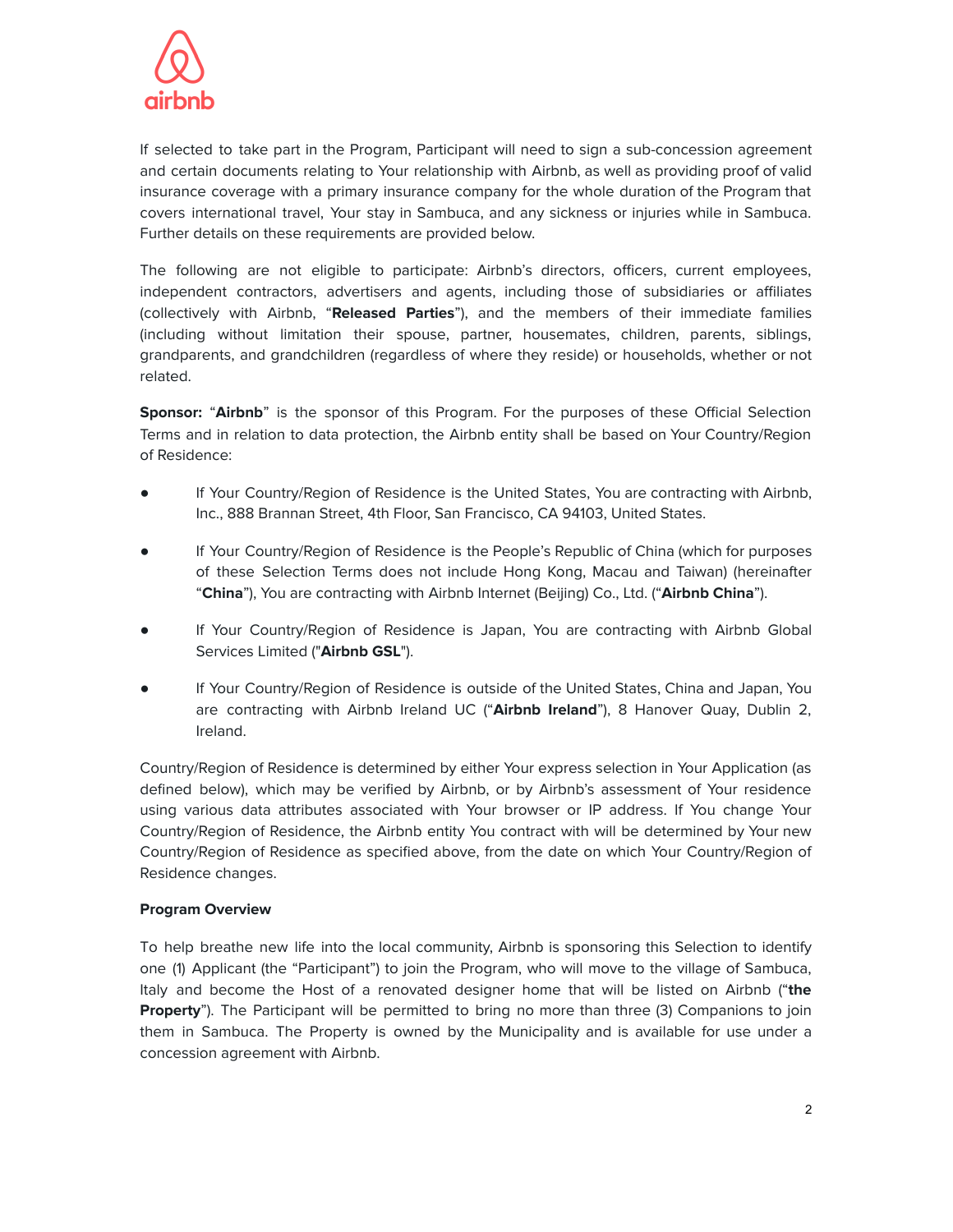

The Program will begin on 30 June 2022 for a period of twelve (12) months. In the first month, the Participant will receive Italian language and cooking lessons from a Host on Airbnb. After that, Participant will begin their hosting activity by listing one bedroom of the Property on Airbnb. The Participant is required to remain on site in Sambuca for a minimum of 3 consecutive months from the start of the Program and must host the Property on Airbnb for a minimum of 9 months during the Program. The Participant and their Companions may travel or return to their home country temporarily during the program, as long as they continue to host the Property on Airbnb for at least 9 months in the first year, e.g. through a co-host when they are not in town. The Program includes the following costs, which will be paid by Airbnb subject to these Terms: flight tickets from Participant's nearest airport to Sambuca, Italy, purchased by Airbnb directly at its discretion; airport transfer upon arrival in Italy; Italian lessons for 1 month (max 24 hours); and 4 cooking lessons with a local mentor ("**Included Program Costs**"). All other costs shall be borne by the Participant, as further set out below.

## **Program Application Period**

Applications to the Selection will be accepted between 03:00 am Eastern Time ("**ET**") (09:00 am Central European Time ("**CET**") on 18 January 2022 and 11:59pm ET on 18 Febraury 2022 (5:59am CET on 19 February 2022 ). Applications must be received through the below process by the close of the Selection to be eligible. Applications received after 11:59 ET on 18 February 2022 will not be taken into consideration and will be automatically discarded.

## **Process**. To apply, You must:

- 1. Go to [www.airbnb.com/1eurohouse](http://www.airbnb.com/1eurohouse) ("**Site**");
- 2. Click on the "[APPLY]" button;
- 3. Fill in the application form with the required information and contact details (where all communications relating to the Selection will be sent) and answer all the questions (the "**Application**");
- 4. Accept these Selection Terms and confirm having read the Supplementary Privacy Policy available via the Site;
- 5. If selected among the shortlisted candidates ("**Finalists**"), attend one or more video conference interviews about the Program experience and Your motivation and provide, if requested, further information about You.

Each Applicant can only enter one (1) Application and You represent that You are at least 18 years old at the time You enter and that You have obtained the permission of Your parent/legal guardian, where necessary. By entering the Selection, Applicant agrees that in the event of their selection they are under no legal or physical constraint to join the Program, as described under the Eligibility section above, that they may be contacted by Airbnb in relation to the Selection and/or the Program, agree to take part in any publicity that occurs as a result of the Selection and/or the Program and grant Airbnb and the Airbnb group of companies as well as their agents the right to use their personal data including without limitation their names, images, likeness and towns/countries of residence, and agree to being filmed and photographed with such material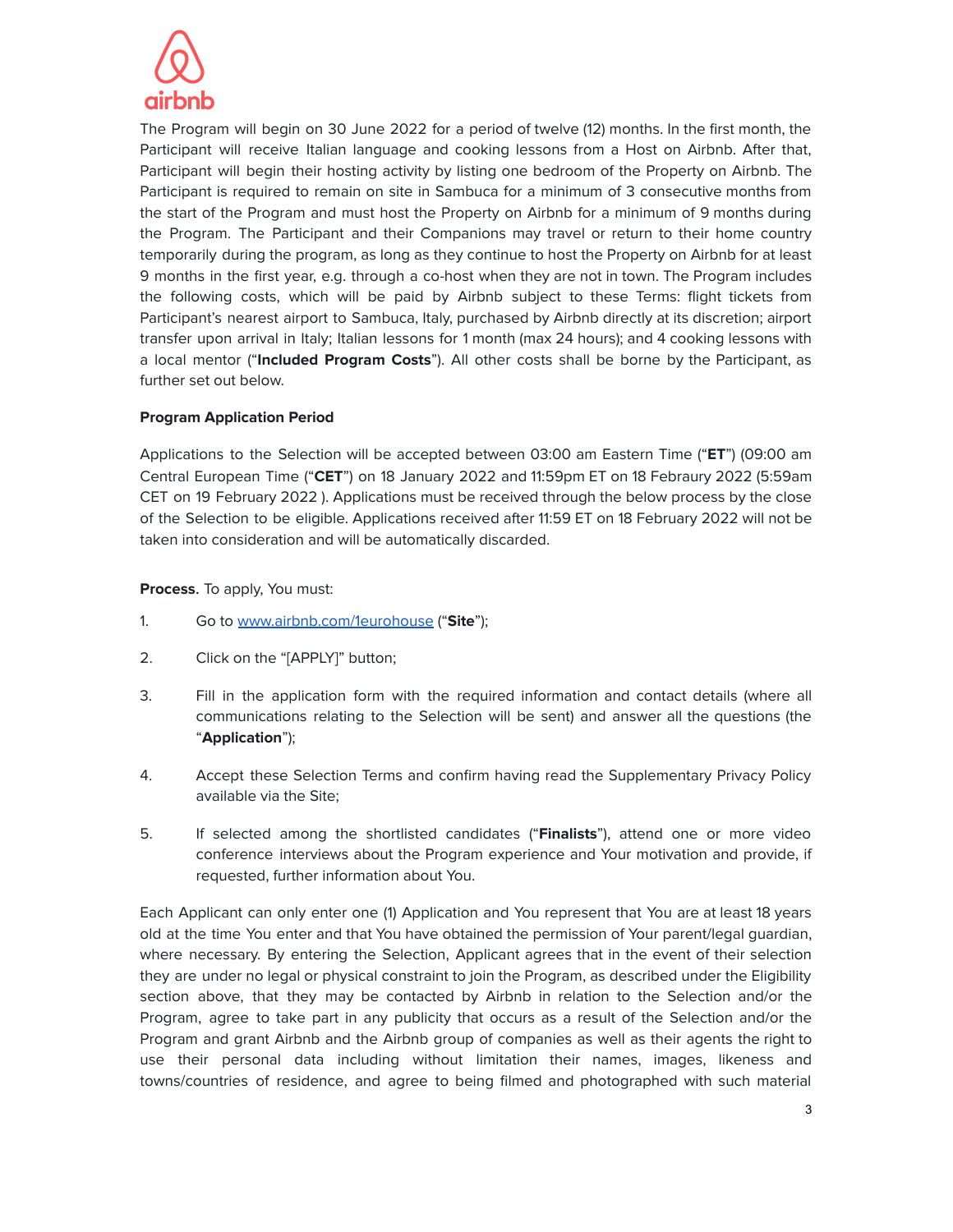

potentially being used by Airbnb worldwide in all media in perpetuity at Airbnb's discretion (including without limitation statements made about the Selection, the Program, Airbnb and the Participant, activities, experiences and opinions). Prior to acceptance into the Program, Applicant may be required to execute a separate document to confirm their acceptance of this provision and to indemnify Airbnb in relation to such provision.

The purpose, nature, period and time extent of all and any such use of personal data are hereby recognized, accepted and confirmed by the Applicant as a necessary condition of applying to the Selection. Moreover, Applicant acknowledges that, if selected as a Finalist of the Selection, Airbnb may perform, at its sole discretion, background checks on the information provided in order to ascertain or confirm eligibility to participate in the Selection and, if applicable, the Program.

**Participant Selection**. Up to thirty (30) Finalists will be selected from the Applicants and invited to one or more rounds of individual video conference interviews with one or more members of the Review Panel ("**Interviews**"). One (1) of the Finalists will be selected as the Participant and will take part in the Program. Another three (3) Finalists will be selected as reserves, who may be selected to become the Participant in the event the Participant decides not to join the Program or is not in a position to do so.

## **Phase 1 - Finalist selection**

The Applications will be shortlisted and Finalists will be chosen entirely on merit, based on the following criteria ("**Selection Criteria**") applied by the Review Panel:

- 1. 40 percent (40%) demonstrated passion for the Program, genuine interest in exploring Italian culture, the blending of living and hosting lifestyle and potential for their experience to inspire other people to live a similar experience;
- 2. 30 percent (30%) demonstrated creativity, personality and individuality in the written response to the application questions, humor and storytelling ability a plus;
- 3. 20 percent (20%) passion for hosting and home sharing, willingness to apply their knowledge and passion for hosting to the Program and genuine interest in connecting with the local community in Sambuca;
- 4. 10 percent (10%) passion for the potential of sharing of their experiences and findings of living and hosting on Airbnb with others during the Program and after it, as demonstrated in their willingness, enjoyment and capability to engage in dialogue with internal Airbnb and external audiences and educate others on what is needed to accommodate flexible, long-term living.
- 5. The following preferential criteria will also be considered when reviewing Applications:
	- o Short essay is more than 100 words
	- o Familiarity with using Airbnb as a guest or Host
	- o At least basic knowledge of the Italian language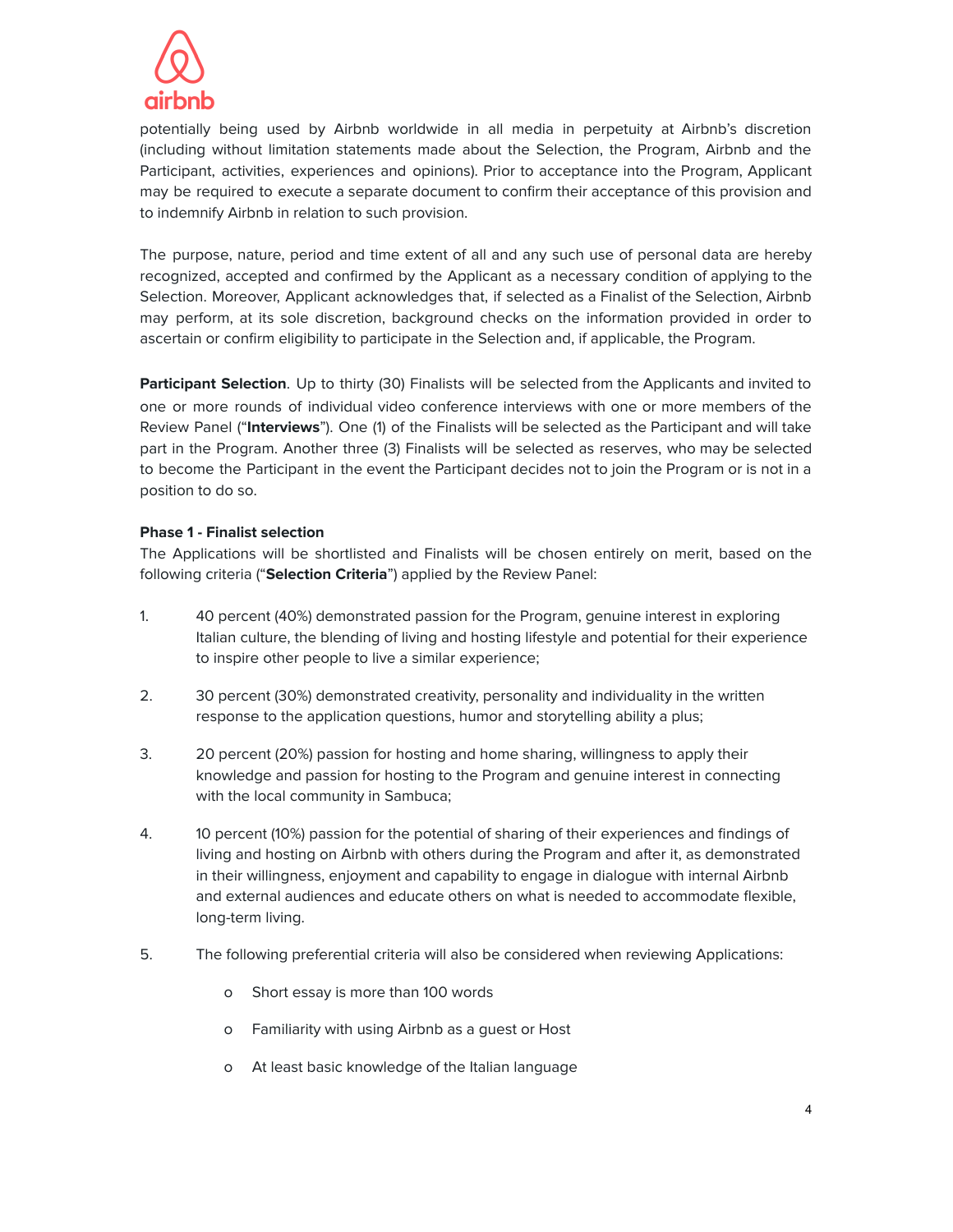

# **Review panel**

The Finalists and Participant will be selected from the Applications by a selection committee comprised of three (3) members ("**Review Panel**"):

- 1 member of the Airbnb team
- 1 member of the Sambuca Community
- 1 independent member

The decisions of the Review Panel are final and binding. In the event of a tie, an additional "tie-breaking" judge will score the tied applications using the Selection Criteria. Advancing to Phase 2 of the Selection will depend on the Applicant's skill in satisfying the Selection Criteria. Airbnb will not reveal the scores given to any application.

Each Finalist will be notified by email using the email address provided in their Application by no later than 30 March 2022 ("**Finalist Notification Email**"). By entering the Selection, Applicant expressly acknowledges and agrees that, if selected as a Finalist, they must reply by email within two (2) days of the date on which the Finalist Notification Email is sent, providing all additional required information, which includes, but may not be limited to:

- 1. Written confirmations or proof of eligibility, including proof of a valid passport or EU ID card, Country/Region of Residence, and current age;
- 2. Consent in writing to a background check (if applicable);
- 3. If they have a driving license and related details (expiry date, issuing authority, countries/vehicles of validity, etc.);
- 4. Written confirmations or proof of visa or other permit or documentation demonstrating entitlement to live and work in Sambuca, Italy during the Program;
- 5. Signed English language release forms and waivers as required by these Selection Terms, unless the timeline for this requirement is extended at Our discretion; and
- 6. Within four (4) days from the send date of the Finalist Notification Email, submit a two (2) minute video telling us: Why do you want to move to Sambuca? What excites you about being a Host on Airbnb there and sharing Your home? What will you do to be more connected with the local community? The video must comply with these Selection Terms and is incorporated herein as part of Your Application.

If any Finalist Notification Email is returned as undeliverable, a Finalist is determined to be ineligible, a Finalist fails to comply with all mandatory terms and timelines as set forth in the Selection Terms, or a Finalist fails to sign the documentation necessary for Airbnb to conduct a background check (if applicable) and/or pass a background check, as determined by Airbnb in its sole discretion, Airbnb may disqualify the Finalist from the Selection, at which time a runner-up will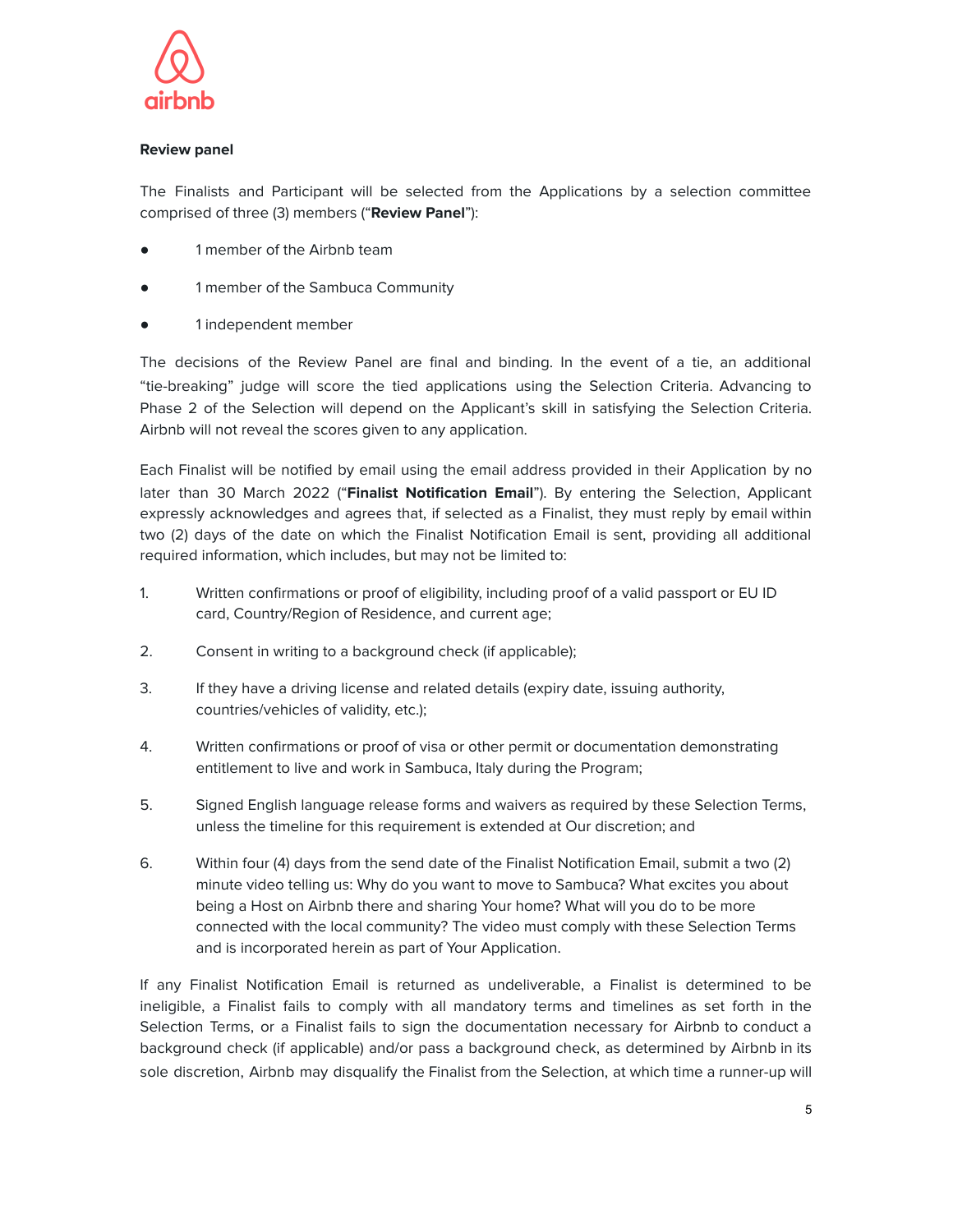

be notified, who will then be required to comply with all requirements imposed on Finalists set forth herein.

### **Phase 2 – Finalist Interviews**

Interviews will be conducted by individuals from the Review Panel and will take place by 15 April, 2022, at a time to be mutually agreed upon between Finalist and Airbnb ("**Interview Window**"). If a Finalist cannot make themselves available during the Interview Window, they will be disqualified. Airbnb reserves the right to record the Interview solely for the purposes of review to determine the Participant. In the event Airbnb wishes to use any of the Interview for any other purpose, it will obtain separate permission from the Finalist to do so.

During the Interview, Finalists will be interviewed by members of the Review Panel, which will ask questions related to the Program and the Finalist's Application. The Finalist videos and Interviews will be scored using the Selection Criteria and the Participant will be determined from such scores.

#### **Prohibited Content**

The Application or content submitted as part of the Program must be Your original work, and must not violate the rights of any other party, including but not limited to intellectual property rights or rights of privacy, publicity or moral rights. Applications must **not** contain: (i) endorsement or promotion of illegal or harmful activity; (ii) violent, profane, vulgar, obscene, defamatory or otherwise objectionable material; (iii) adult material; or (iv) defamatory content. Airbnb reserves the right to disqualify any Applicant who violates these prohibitions or any other provision of these Selection Terms, or whose Application is deemed inappropriate for any reason by Airbnb.

#### **Notification Requirements, Participant Agreements and Announcement of the Participant**

Applicant agrees to the following Participant requirements:

**Notification**: The Participant will be selected by 30 April, 2022 and will be notified within two (2) calendar days by email to the address provided in their Application ("**Participant Notification Email**"). The Participant must reply to the initial Participant Notification Email within one (1) day of such email being sent to the Participant. If any Participant Notification Email is returned as undeliverable, a Participant is determined to be ineligible, a Participant fails to comply with all mandatory terms and timelines as set forth in the Selection Terms, or a Participant fails to sign the documentation necessary for Airbnb to conduct a background check (if applicable) and/or pass a background check, as determined by Airbnb in its sole discretion, Airbnb may disqualify the Participant from the Selection, at which time a runner-up will be notified, who will then be required to comply with all requirements imposed on the Participant set forth herein.

**Participant agreement**: As part of the Selection, the Participant will be required to execute an agreement to confirm acceptance of the Selection Terms and indemnify Airbnb and the Released Parties and waive and release Airbnb's liability and the Released Parties' liability in relation to the Program, to the maximum extent permitted by law. This will include a declaration or affidavit of eligibility (determined at Airbnb's discretion which will include a declaration not to be subject to any contractual or employment restriction which would impact any part of their participation in the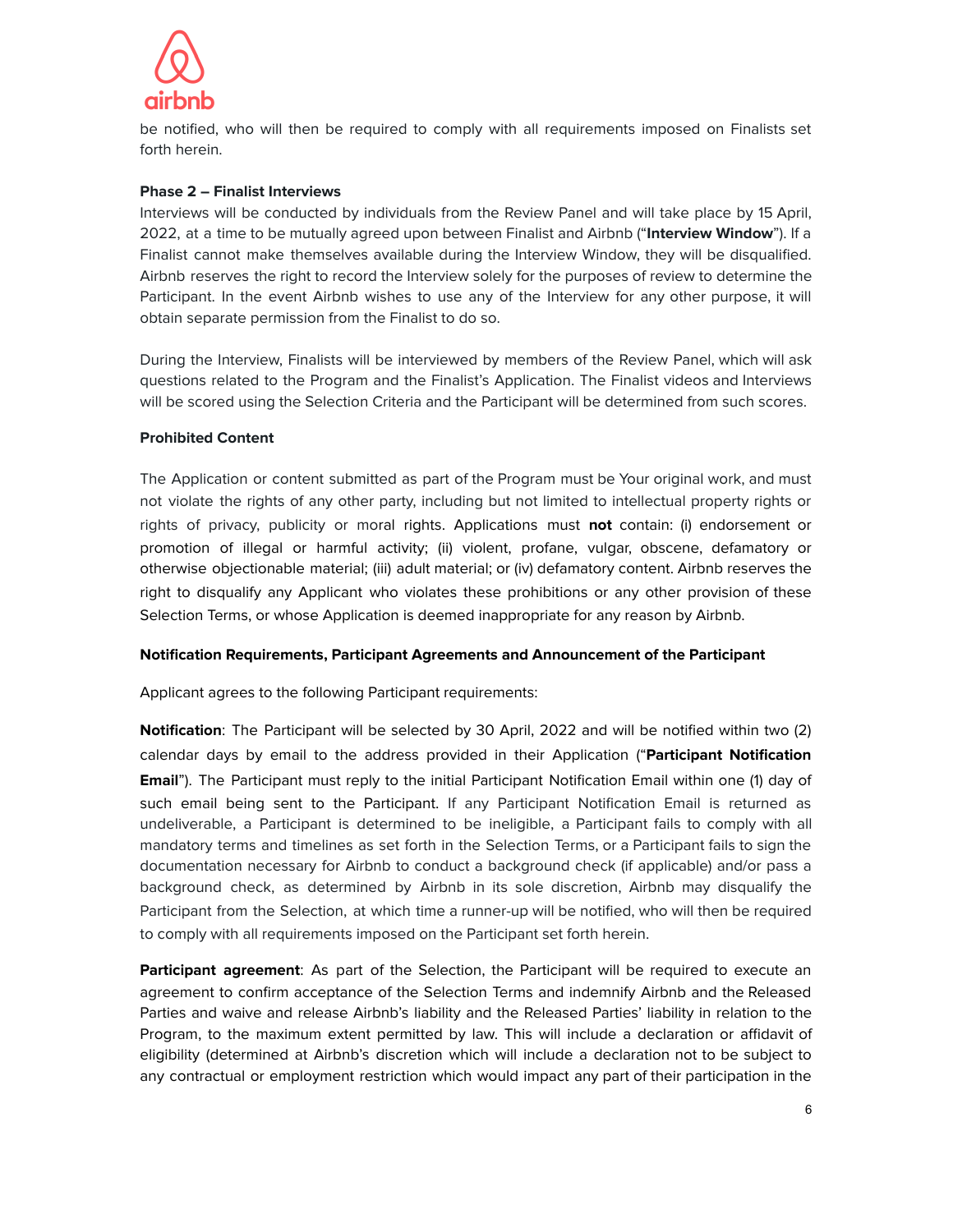

Program), a liability release, confidentiality agreement, and a publicity release permitting Airbnb to use their Likeness in accordance with the Publicity Grant set forth below. Refusal or inability to sign and return any requested declaration, affidavit or other document referred to in these Selection Terms within two (2) calendar days of receipt may result in disqualification from the Program.

**Sub-concession**: The Participant will also be required to enter into a sub-concession agreement with Airbnb for the use of the Property and the hosting of a bedroom on Airbnb as a tourist accommodation for at least 9 months during the Program. More specifically, the Participant will use the Property as the sub-concessionaire (Airbnb being the concessionaire) for a maximum period of twelve (12) months, after which the Participant may subsequently continue their activities as a concessionaire of the Municipality (upon the latter's approval). However, Applicant understands that, if selected, they will lose the right to use the Property in case of any failure to comply with any of the Participant's obligations regarding the operation of the Property or breach of these Selection Terms or the Airbnb Terms of Service.

**Costs**: The Participant will be responsible for their costs in using the Property and in hosting the Property (e.g. any costs related to personnel, consumables, cleaning services, utility contracts, etc.), as well as costs for ordinary and extraordinary maintenance of the Property. The Participant is also responsible for any taxes applicable to their hosting activities or involvement in the Program.

**Compliance**: The Participant will be responsible for complying with any Italian and international legislation applicable in Italy, particularly with reference to the COVID-19 pandemic in relation to the performance of the hosting activity for the entire duration of the Program.

**Insurance**: The Participant must provide proof of valid insurance coverage for themselves and their Companions with a primary insurance company covering, for the whole duration of the Program, international travel, their stay in Sambuca, and sickness or injuries while in Sambuca.

**Publicity grant**: The Participant must agree that Airbnb may use their name and/or sobriquet and agree to be filmed, photographed, and otherwise recorded (including voice, image, likeness, performances, etc.), any statements made about the Program or Airbnb (collectively, "**Likeness**"), and that Airbnb may use such Likeness for any and all promotional or other purposes in any and all media worldwide in perpetuity – the Participant will have no rights over such materials or receive any additional compensation in connection with Airbnb's exploitation of such materials. Airbnb may publicly announce the names and/or Country/Region of Residence of the Participant(s) within thirty (30) days of the close of the Program, including through social media channels such as Twitter (@airbnb), Instagram (@airbnb) and Facebook.

**Good behaviour**: The Applicant represents that, if selected as the Participant, they will behave as good citizens and comply with all applicable laws and regulations during the Program; they will cooperate with Airbnb, property owners, the Program logistical team and any other advisors or partners of the Program and will be available throughout the Program and preparations for the start thereof; and Participant will not by any act or omission do anything which might bring Airbnb into disrepute. Applicant acknowledges that, if selected, any breach of this representation may result in the immediate termination of their participation in the Program, immediate disqualification from the Program and/or the immediate obligation to repay to Airbnb of part or all of the Included Program Costs. In the event the Participant is required to return home prior to completion of the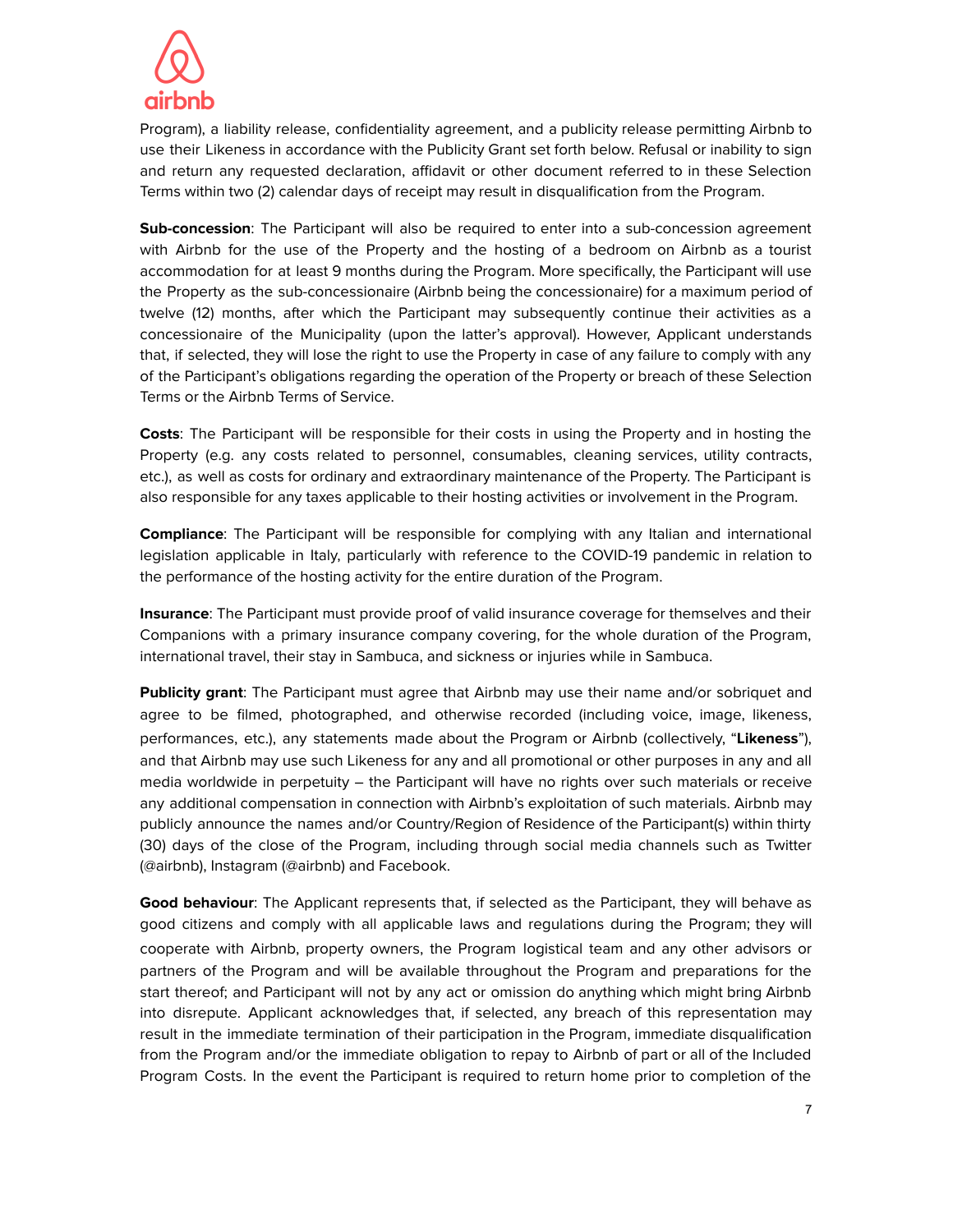

Program (i.e. before completing participation on site in Sambuca for a minimum of three (3) consecutive months and hosting with the support of a local co-host for at least 9 months in the remainder of the 12-month the Program), any remaining portion will be forfeited and Airbnb may remove Participant from the Program.

#### **License to Applications**

By submitting an Application, You grant to Airbnb a non-exclusive, perpetual (or for the term of the protection granted by the relevant intellectual property rights), worldwide, irrevocable, fully paid-up and royalty-free right and license to transform, edit, modify, reproduce, distribute, sub-license, transmit, publish, communicate to the public, broadcast, perform, display, or otherwise use Your Application and/or other content submitted as a part of the Program, in whole or in part, with or without modifications, in any form or medium (including internet, any printed medium distributed via press, video production, billposting, point of sale advertising, flyers, leaflets, etc.), whether now existing or later developed, for any purpose, including entertainment, promotional and/or advertising. Except where prohibited by law, You agree in Airbnb's favor to waive and not to assert or invoke any so-called moral rights in relation to the Application (including the right to be identified as the creator of the content and the right to object to derogatory treatment of the content). By applying to the Selection, You guarantee and warrant to Airbnb that Your Application is original as referred to above, and that You have all necessary rights and consents, including exchange control approval where required, to provide the Application and to grant to Airbnb the rights set out in these Selection Terms. If lawful in Your jurisdiction, You will indemnify and hold Airbnb and the Released Parties each harmless for any breach of these provisions.

Applicant understands and acknowledges that: (i) Airbnb has wide access to ideas, designs, protocols, methodologies and other materials (collectively, "**Concepts**"), and those other Concepts at large are constantly being independently submitted to it or being independently developed by Airbnb's own employees; (ii) many Concepts may be competitive with, similar to or identical to content in an Application; (iii) Applicant will not be entitled to any compensation as a result of Airbnb's use in Concepts of any material similar to or identical with Your Application that has or may come to Airbnb from sources other than You. Except where prohibited by law, Applicant acknowledges and agrees that Airbnb does not now and shall not have in the future any duty or liability, direct or indirect, vicarious, contributory, or otherwise, with respect to the infringement or protection by any such Concepts of the Applicant's copyright, patent or other intellectual property right in and to the Application. Applicant acknowledges that, to the maximum extent permitted by law, with respect to any claim by Applicant relating to or arising out of any of Airbnb's use of independent Concepts similar or identical to the or other material submitted by such Applicant in connection with the Program, the damage, if any, caused to the Applicant will not be irreparable or otherwise sufficient to entitle such Applicant to seek any injunctive or other equitable relief or in any way enjoin, otherwise interfere with, delay or interrupt the production, distribution, exhibition or other exploitation of any production based on, or allegedly based on, the Application, and, to extent permitted by applicable law, Applicant's rights and remedies in any such event shall be strictly limited to the right to recover in an action at law out-of-pocket costs (if any) associated with entering the Program subject to these Selection Terms. This disclaimer will not apply if Airbnb or its employees or agents used for the fulfilment of the contract were infringing any of Applicant's intellectual property rights or acting with gross negligence or willful misconduct.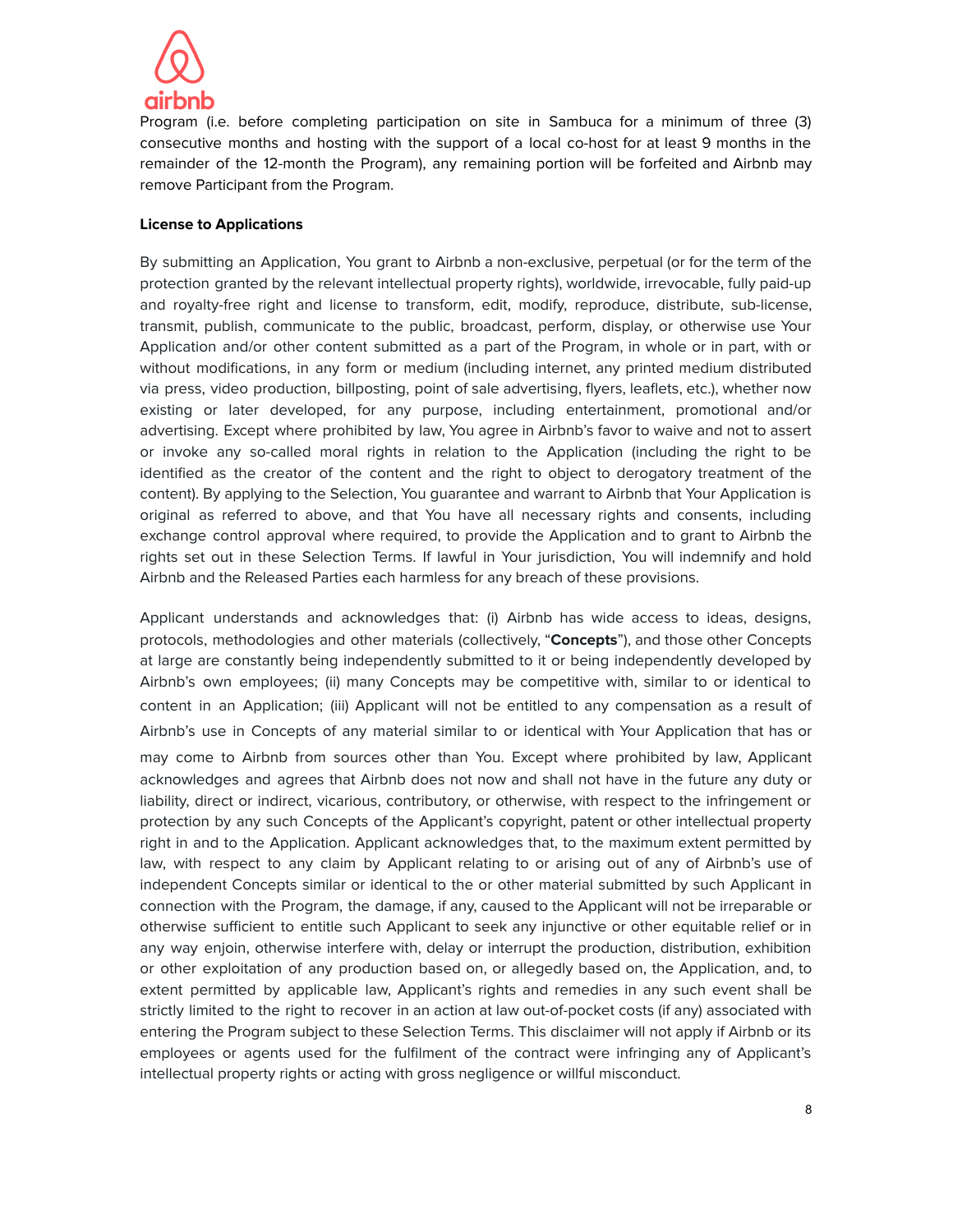

### **General Liability Release**

By applying for the Program, You release the Released Parties from any liability whatsoever, on any theory, and waive, to the maximum extent permitted by applicable law, all claims and causes of action arising from or related to the Program, its administration, fulfillment of the Program (including any travel or activity related thereto) and/or Your Application or Airbnb's use of Your Application or other content provided by You in connection with the Program.

Except in the event (i) of gross negligence or willful intent by Airbnb, (ii) of Airbnb's breach of its obligations, whether legal or contractual or (iii) it is otherwise prohibited by law: Released Parties are not responsible for (a) lost, late, incomplete, damaged, inaccurate, false, stolen, delayed, misdirected, undelivered or garbled Applications, email, mail or communications of any kind; (b) computer or network problems, problems with servers or problems with email accounts; (c) the failure to receive any Application for any reason whatsoever which are beyond their reasonable control; or (d) for any other errors of any kind relating to the Program, whether mechanical, technical, network, printing, typographical, human or otherwise, including administration errors or problems affecting the administration of the Program, the processing or reviewing of Applications, the announcement of the Program or the Participant or in any Program-related materials.

Nothing in these Selection Terms limits or excludes any person's or entity's liability for death or personal injury caused by their negligence, fraud or any other liability which may not as a matter of law be limited.

## **Personal Data**

In order to administer the Program, Airbnb needs to collect, review and store Your personal data (e.g. name, contact details and Application) ("**Program Personal Data**"). The provision of Program Personal Data is obligatory. If You fail to provide the Program Personal Data, You will not be able to participate in the Program. The purpose of processing the Program Personal Data is to enable Airbnb to perform Our obligations under these Selection Terms.

Airbnb will process the Program Personal Data as controller in order to perform Airbnb's obligations under these Selection Terms (including for the purpose of administering the Program and selecting the Participant) and, where permitted by law, for Airbnb's legitimate interests. Airbnb may share the Program Personal Data with the Review Panel and third party providers for the purpose of the Program and its administration.

You hereby recognize, accept and confirm that the purpose, nature, period and extent of any such use of personal data are required in order for Airbnb to administer the Program and are therefore a necessary condition of the Program. Moreover, You acknowledge that, if You are shortlisted, Airbnb may perform, at Airbnb's sole discretion, background and/or verification checks on the information You have provided in order to ascertain or confirm Your eligibility to participate in the Program. In some jurisdictions, Your written consent might be required to process Your Personal Data. In these circumstances Airbnb will request such consent.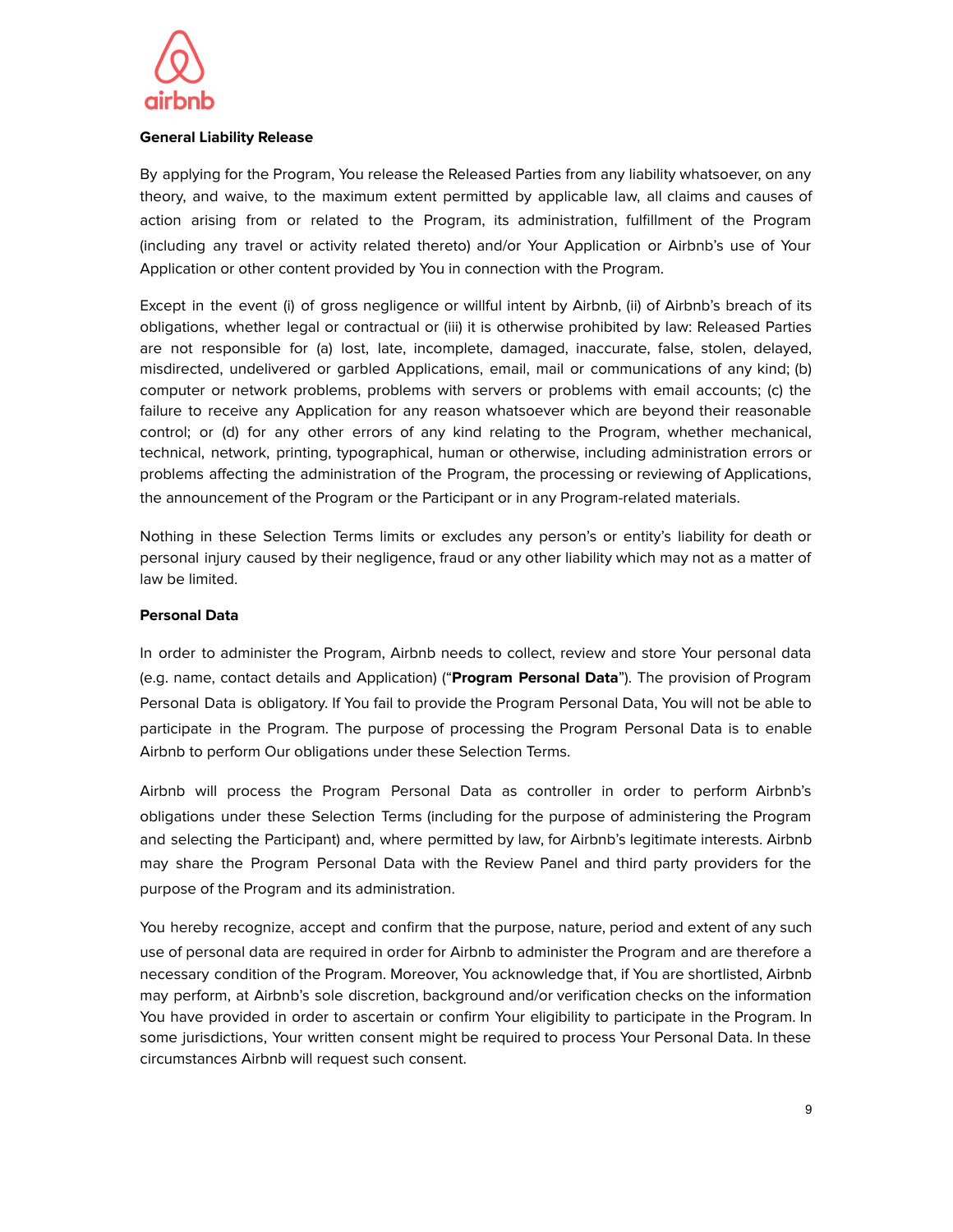

In some circumstances, Airbnb may need to ask You to provide additional personal data. In these circumstances, Airbnb, or Airbnb's partners, will ask for Your consent to the processing of such personal data, and if necessary, to share such personal data with third party providers. If You are asked to provide such additional personal data, this sensitive personal data will not be considered Program Personal Data and will be controlled entirely by a third party, not by Airbnb, and Airbnb will not have any access to it whatsoever.

For more information on how Airbnb processes Your Personal Data, on data retention periods and on Participants' rights concerning their Personal Data, please review Airbnb's privacy policy at [https://www.airbnb.com/terms/privacy\\_policy.](https://www.airbnb.com/terms/privacy_policy)

#### **General**

## **Governing Law and Jurisdiction**

- If You reside in the United States, these Selection Terms will be interpreted in accordance with the laws of the State of California and the United States of America, without regard to conflict-of-law provisions. Judicial proceedings (other than small claims actions) must be brought in state or federal court in San Francisco, California, unless You and Airbnb both agree to some other location. You and Airbnb both consent to venue and personal jurisdiction in San Francisco, California.
- If You reside in mainland China, these Selection Terms will be interpreted in accordance with the laws of the People's Republic of China ("**China Laws**"). Any dispute arising from or in connection with these Selection Terms shall be submitted to the China International Economic and Trade Arbitration Commission (CIETAC) for arbitration in Beijing which shall be conducted in accordance with CIETAC's arbitration rules in effect at the time of applying for arbitration, provided that this section shall not be construed to limit any rights which Airbnb may have to apply to any court of competent jurisdiction for an order requiring you to perform or be prohibited from performing certain acts and other provisional relief permitted under China Laws or any other laws that may apply to you. The arbitration proceedings shall be conducted in English. The arbitral award rendered is final and binding upon both parties.
- If You reside in a country/region outside the United States and mainland China, these Selection Terms will be interpreted in accordance with Irish law. The application of the United Nations Convention on Contracts for the International Sale of Goods (CISG) is excluded. The choice of law does not impact Your rights as a consumer according to the consumer protection regulations in Your jurisdiction. Judicial proceedings that You are able to bring against Airbnb arising from or in connection with these Selection Terms may only be brought in a court located in Ireland or a competent court in Your jurisdiction. If Airbnb wishes to enforce any of its rights against You as a consumer, it may do so only in the competent courts in Your jurisdiction.

#### **Governing Language**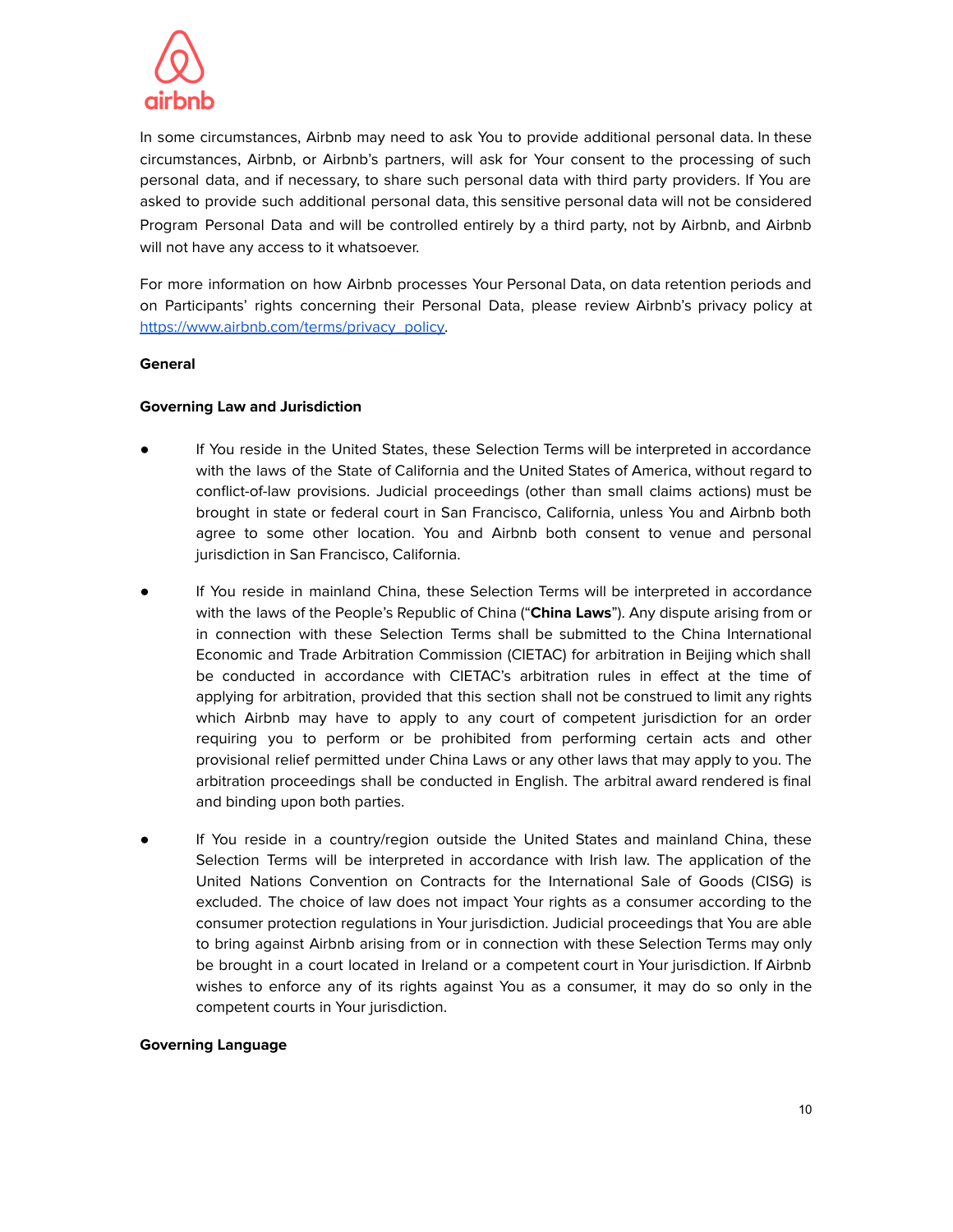

The Selection Terms and other Program materials are provided in the English language. Translations from English into other languages are provided for Applicants as a courtesy only. You agree that proceedings to resolve disputes, if any, will be conducted in English.

#### **Cancellation, suspension, modification**

Applicant acknowledges that, subject to applicable law and any approvals that may be required, Airbnb may cancel, suspend, modify or terminate the Program if Airbnb considers it necessary or appropriate to do so for reasons or circumstances which are beyond Airbnb's reasonable control. Such reasons or circumstances shall include but are not limited to: fire, storm, flood, earthquake, explosion, war, invasion, rebellion, sabotage, epidemic, pandemic or a pandemic-related lockdown of one or more Country/Region of Residence, labour dispute, any action or threatened action endangering air travel, and any act or omission (including laws, regulations, disapprovals or failures to approve) of any third person (including subcontractors, customers, governments or government agencies). Furthermore, Applicant waives and releases the Released Parties from any and all claims and causes of action arising from or related to any such cancellation, suspension, modification or termination, to the fullest extent permitted by applicable law.

The Program is void outside any Country/Region of Residence, in Quebec and where prohibited. If any provision or part-provision of these Selection Terms is held by a court of competent jurisdiction to be invalid, illegal or unenforceable, it shall be deemed modified to the minimum extent necessary to make it valid, legal and enforceable. If such modification is not possible, the relevant provision or part-provision shall be deemed deleted. Any modification to or deletion of a provision or part-provision under this clause shall not affect the validity and enforceability of the rest of these Selection Terms. To the maximum extent permitted by applicable law, Airbnb may suspend, modify or terminate the Program if Airbnb determines, in Airbnb's sole discretion, that malfunction, error, disruption or damage is impairing or will impair the administration, security, fairness, integrity or proper conduct of the Program, in which case the Participants will be selected from the eligible Applications received that were unaffected by the problem, if possible, or as otherwise deemed fair and appropriate by Airbnb.

#### **Country-specific terms**

**For Residents of Sweden:** If the Participant is a resident of Sweden, they must provide their social security number upon request to enable Airbnb to notify the Swedish Tax Authority.

**For Residents of Australia:** Applicant's personal information is likely to be disclosed to countries outside Australia including the United States of America and the United Kingdom. If the personal information requested is not provided, the Applicant may not participate in the Program.

**For Residents of Canada:** If the Participant is a resident of Canada (excluding Quebec, which is not eligible), they will be required to correctly answer a time-limited mathematical skill-testing question before being able to participate in the Program. Failure to correctly answer the skill-testing question will result in the Participant being disqualified and their ability to participate in the Program will be forfeited.